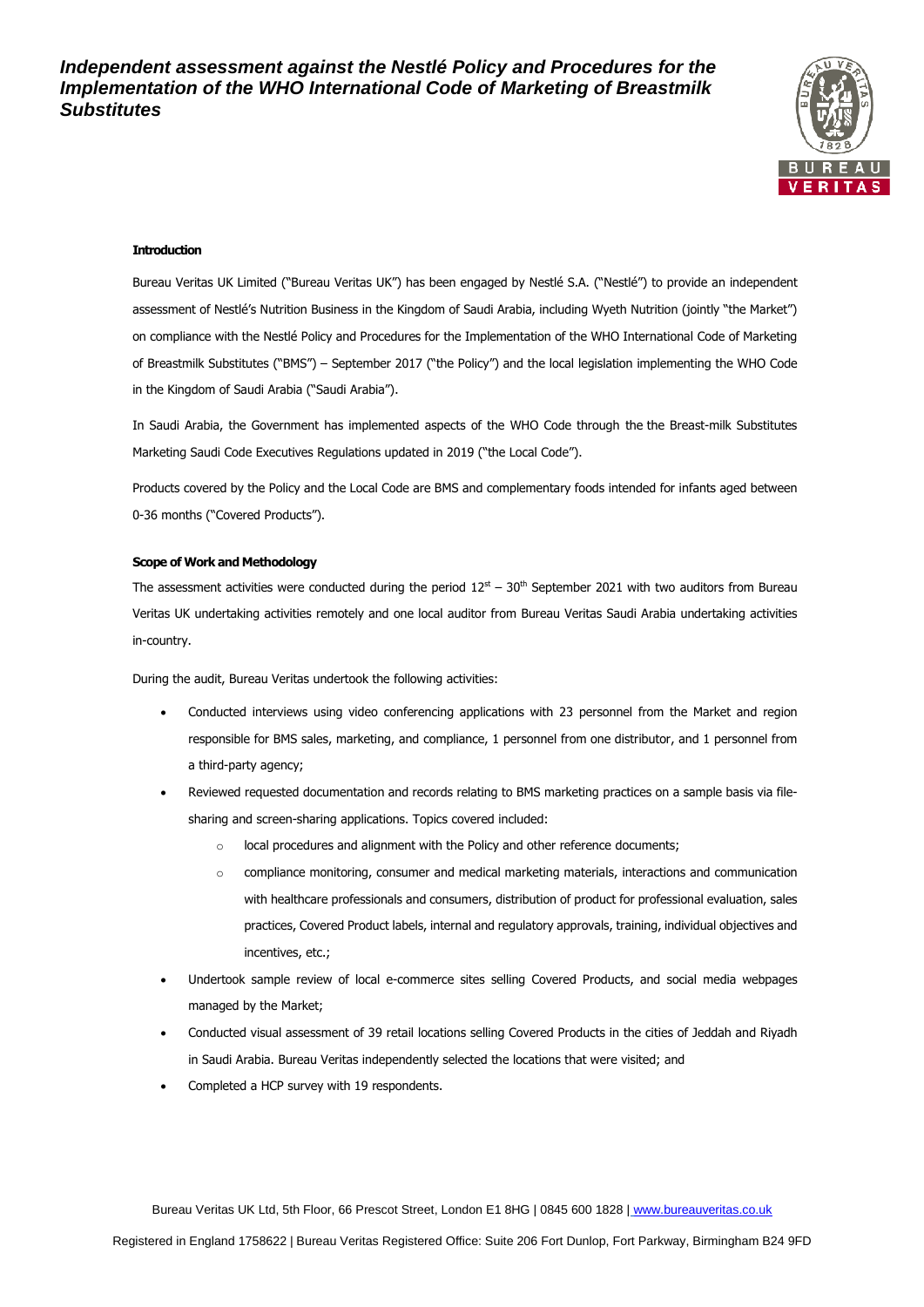*Independent assessment against the Nestlé Policy and Procedures for the Implementation of the WHO International Code of Marketing of Breastmilk Substitutes*



# **Non-conformance:**

- Any failure to follow a written requirement specified within the Policy;
- A failure to achieve Local Code requirements as per our interpretation; or
- A purposeful failure of the company to correct non-conformances.

# **Opportunity for improvement ('OFI'):**

A process/activity/document that, while currently conforming to the Policy and the Local Code, could be improved to further strengthen the Market's practices.

The following is a summary of key findings which includes non-conformances and opportunities for improvement.

# **Non-conformances:**

*1. Incomplete Mandatory Statement on Covered Product Label*

Article 10.1 of the Local Code and Article 9.2 of the Policy set out the mandatory statements for labels of Covered Products. Bureau Veritas reviewed a sample of six labels for Covered Products and observed that one of the Stage 3 (1-3 years) product labels sampled for one brand did not include the following requirement under both the Local Code and the Policy, "A statement that the product to be used only on the advice of a specialist physician as to the need for its use, and the proper method of use".

Bureau Veritas notes that all the labels reviewed had received the prerequisite regulatory approvals.

*2. E-commerce Promotion of Covered Products* 

Article 5.3 of the WHO Code (as contained alongside article 5.3 of the Policy in Annex A) states, "…there should be no point-of-sale advertising, giving of samples, or any other promotion device to induce sales directly to the consumer at the retail level, such as special displays, discount coupons, premiums, special sales, loss-leaders and tie-in sales, for products within the scope of this Code."

Bureau Veritas assessed 39 physical points of sale and seven e-commerce sites and identified three instances of discount or promotion of Covered Products on e-commerce platforms. These included two cases of percentage discounts applicable to Covered Products and one case of loyalty points collection upon purchasing of products, including Covered Products, with a Key Account customer.

Bureau Veritas notes that one of the abovementioned cases in question involves a continued violation by a regional online seller operating across the Middle East that had already been notified by the Market regarding the observed nonconformance under the requirements of the Policy and the Local Code.

Furthermore, Bureau Veritas also note that there was no evidence to suggest that these promotions were done at the request of the Market.

### **Opportunities for improvement:**

*1. Consumer Services FAQs* 

The consumer services function is managed at regional level and responds to inbound calls and queries only, which can be received through various channels. Bureau Veritas reviewed the FAQs used for all the infant nutrition brands together with a sample of interactions and found that responses regarding Covered Products were not entirely consistent. It is recommended to update FAQs to strengthen alignment with the Policy and the Local Code, particularly as the consumer services function is serving multiple Markets.

There were a number of areas identified where Bureau Veritas identified well managed compliance practices and these

instances have been summarised in an internal report to Nestlé.

Bureau Veritas UK Ltd, 5th Floor, 66 Prescot Street, London E1 8HG | 0845 600 1828 | [www.bureauveritas.co.uk](http://www.bureauveritas.co.uk/)

Registered in England 1758622 | Bureau Veritas Registered Office: Suite 206 Fort Dunlop, Fort Parkway, Birmingham B24 9FD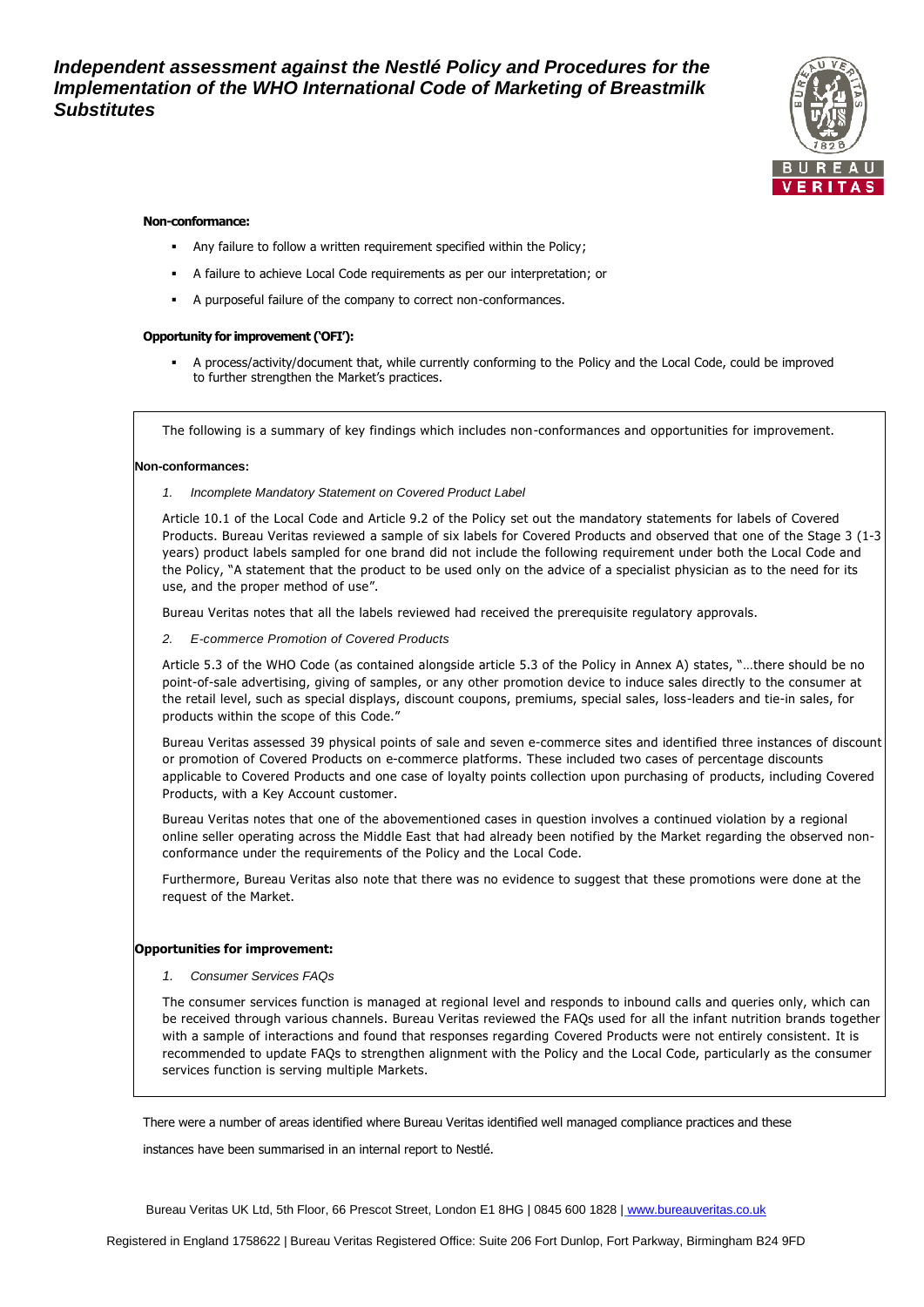*Independent assessment against the Nestlé Policy and Procedures for the Implementation of the WHO International Code of Marketing of Breastmilk Substitutes*



#### **Limitations**

### **Amended Delivery Approach**

Due to the COVID-19 pandemic outbreak and associated travel restrictions, the delivery approach in 2020 and 2021 were amended and the Bureau Veritas UK team leading this assessment was unable to travel to Saudi Arabia.

The in-country auditor coordinated and conducted visits to retail outlets to visually assess alignment with the Policy in Jeddah and Riyadh. Interviews with the Market personnel and review of relevant documentation were conducted remotely via video conferencing and electronic file-sharing. Face-to-face interviews with HCPs could not be conducted due to the health risks associated with visiting HCIs during the pandemic. Instead, a remote survey of HCPs was conducted via telephone. A detailed methodology of the assessment conducted is provided in the Scope of Work and Methodology section of this statement.

The amended delivery approach in 2020 and 2021 has several limitations, such as document review and interviews with stakeholders may not provide the same level of detail or information when conducted remotely.

These are in addition to the limitations of conducting this type of engagement where travel to the country of ass essment is possible.

Visual inspections of retail outlets were limited to the cities of Jeddah and Riyadh. Whilst our methodology is designed to provide an objective independent assessment, it remains that some of the statements made by stakeholders are anecdotal and evidence may not be available to support their claims.

This statement is not intended to provide a definitive opinion as to whether the Market complies with the Policy. Neither the assessment conducted by Bureau Veritas, nor this statement constitutes a guarantee or assurance by Bureau Veritas that infringements against the Policy and local legislation have not taken place.

It is also not within Bureau Veritas' scope of work to provide an opinion or assessment over the appropriateness of the Policy.

#### **Statement of independence, impartiality, and competence**

Bureau Veritas is an independent professional services company that specializes in quality, environmental, health, safety, and social accountability with over 190 years history in providing independent assurance services.

Bureau Veritas has implemented a Code of Ethics across its business which ensures that all our staff maintains high standards in their day-to-day business activities. We are particularly vigilant in the prevention of conflicts of interest. Our assessment team members do not have any involvement in any other projects with Nestlé outside those of an independent assessment scope and we do not consider there to be a conflict between the other services provided by Bureau Veritas and that of our assessment team.

The core team of Bureau Veritas UK has extensive experience of undertaking WHO Code assessment related work. Our team completing the work for Nestlé has extensive knowledge of conducting assurance over environmental, social, health,

Bureau Veritas UK Ltd, 5th Floor, 66 Prescot Street, London E1 8HG | 0845 600 1828 | [www.bureauveritas.co.uk](http://www.bureauveritas.co.uk/) Registered in England 1758622 | Bureau Veritas Registered Office: Suite 206 Fort Dunlop, Fort Parkway, Birmingham B24 9FD